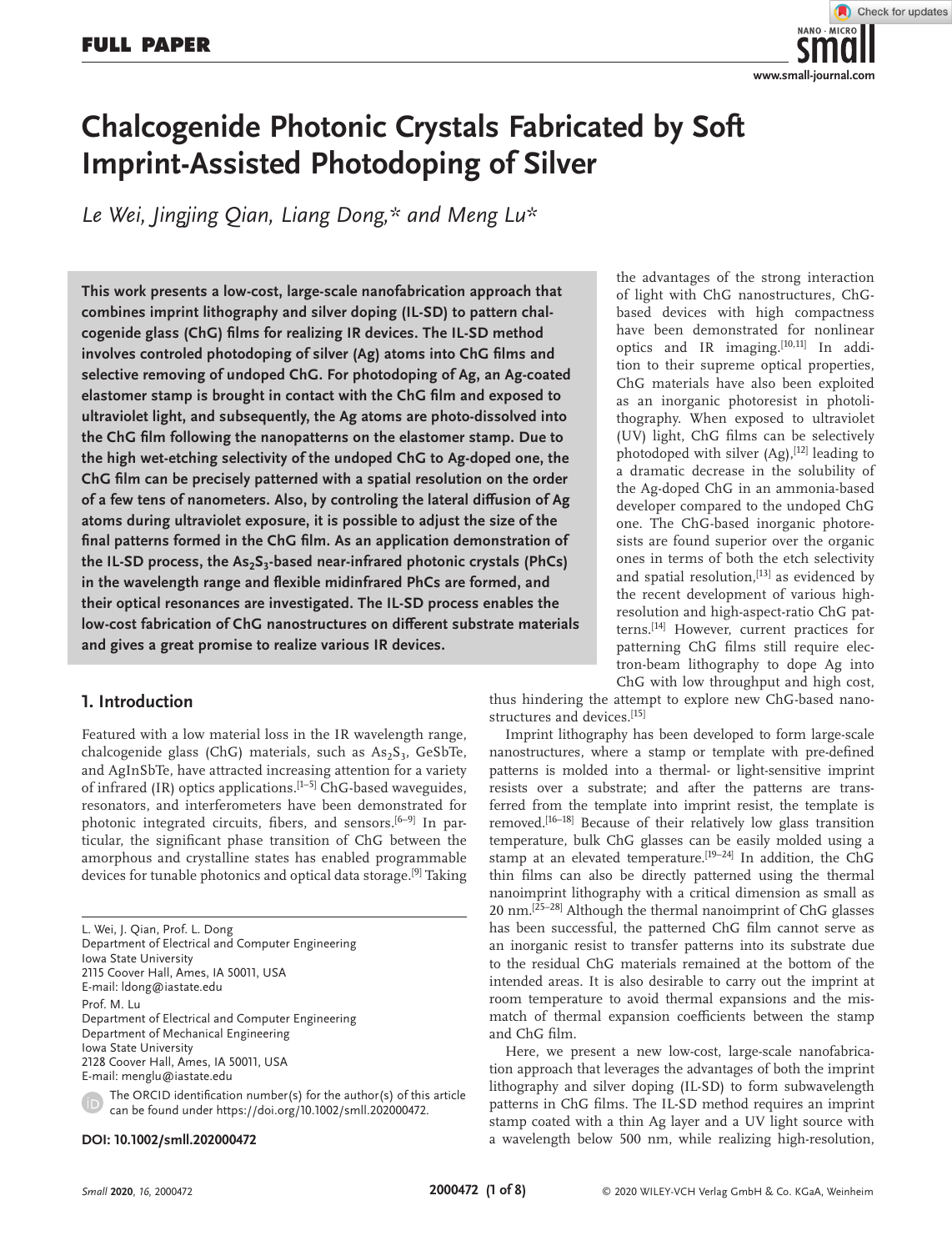

 $(a)$ UV doping of Ag coating Attach mold Peel off mold Developing Aa  $(b)$ **PDMS**  $As<sub>2</sub>S<sub>3</sub>$ Ag Silver doped  $As<sub>2</sub>S<sub>3</sub> coating$  $\text{As}_2\text{S}_3$ Glass  $(c)$ 

Figure 1. IL-SD fabrication process. a) Schematic process flow of using an Ag-coated PDMS stamp to generate patterns in an As<sub>2</sub>S<sub>3</sub> film. b) Illustration showing the photodoping of Ag through the interface between the As<sub>2</sub>S<sub>3</sub> film and the Ag-coated PDMS stamp into the As<sub>2</sub>S<sub>3</sub> film. c) Photograph of the fabricated ChG nanostructures on glass (left), silicon (center), and plastic (right) substrates, respectively. Scale bars represent 1 cm.

residue-free nanostructures in ChG films with the patterning resolution smaller than the diffraction limit. The IL-SD method holds great potential for mass production of ChG-based structures and devices, as demonstrated by the realization of versatile near- and mid-IR photonic crystals (PhCs) on different substrates.

## **2. Results and Discussion**

## **2.1. IL-SD Patterning of ChG Film**

The IL-SD process is summarized in **Figure 1**. The method is based on the photodoping or photo-dissolution of Ag into ChG and uses an Ag-coated elastomer stamp to selectively dope Ag into a ChG film. The patterns formed in the ChG film have the same resolution as those on the stamp. While the photodoping of Ag has been reported to modify various ChG materials such as  $\text{GeS}_3$ ,  $\text{As}_2\text{S}_3$ , and  $\text{GeSbTe}$ ,  $^{[29,30]}$  the  $\text{As}_2\text{S}_3$  film was chosen to demonstrate the IL-SD process. Essentially, when illuminated by UV light with the photon energy greater than the bandgap of As<sub>2</sub>S<sub>3</sub> ( $E_g$  = 2.7 eV), the As<sub>2</sub>S<sub>3</sub> film absorbs the light, generating electron-hole pairs. In the presence of holes, Ag atoms are oxidized into Ag ions that can diffuse into the  $As_2S_3$  film, driven by the build-in electrostatic field.<sup>[31]</sup> The resulting Ag-doped  $As<sub>2</sub>S<sub>3</sub>$  can dissolve in an alkaline developer much slower than the undoped one.<sup>[32]</sup>

The details of the IL-SD process are described in the Experimental Section. In brief, a polydimethylsiloxane (PDMS) stamp with the desired patterns was coated with a thin Ag layer. The  $\text{As}_2\text{S}_3$  film was deposited on a rigid or plastic substrate. Then, the PDMS stamp was brought in contact with the  $As_2S_3$  film (Figure 1a). The UV radiation passed through the stamp and doped the Ag atoms into the  $\text{As}_2\text{S}_3$  film. After the exposure, the  $As<sub>2</sub>S<sub>3</sub>$  film was immersed in an alkaline developer to remove the undoped  $As_2S_3$ . As a result, the patterns on the stamp were transferred into the  $As_2S_3$  film, and there was no  $As_2S_3$  residue remaining in the patterned area. The patterning resolution of

the IL-SD method is mainly determined by the original pattern on the PDMS stamp and the photodoping process. It should be noted that the spatial distribution of the Ag ions along both the vertical and lateral directions can be fine-tuned by controlling the dose of UV exposure.

**www.small-journal.com**

The IL-SD method was successfully demonstrated to fabricate patterns with the critical dimension on the order of tens of nanometers. **Figure 2**a,b shows the scanning electron microscopy (SEM) images of the fabricated 1D gratings in  $\text{As}_2\text{S}_3$  thin films. Figure 2a shows the 100 nm-thick  $\text{As}_2\text{S}_3$ gratings with a period of 179 nm and the minimum feature size of 90 nm. Figure 2b presents the  $As_2S_3$  grating with the period and duty cycle of 550 nm and 50%, respectively. The SEM images in Figure 2c–e display the 2D  $\text{As}_2\text{S}_3$  gratings fabricated using the IL-SD process. Figure 2c shows the 2D grating with the period and hole diameter of  $\Lambda_{2D} = 300$  nm and  $d = 150$  nm, respectively. Figure 2d shows the top-view and side-view photographs of an array of nanohole with a period of  $\Lambda_{2D}$  = 700 nm and the  $\text{As}_2\text{S}_3$  film thickness of  $t =$ 100 nm. In addition, the IL-SD method is also used to fabricate microscale patterns, as shown in Figure 2e, where the 2D As<sub>2</sub>S<sub>3</sub> gratings have a period of  $\Lambda_{2D} = 3 \mu m$  and the hole diameter of  $d = 800$  nm. The IL-SD process produced positive images on the ChG film with regard to the PDMS mold. By optimizing the exposure and development conditions, the imprinted pattern in  $As_2S_3$  film can well replicate the corresponding PDMS pattern, as shown in Figure S1, Supporting Information. The element compositions of the undoped and Ag-doped  $As<sub>2</sub>S<sub>3</sub>$  films were characterized using energydispersive X-ray spectroscopy (EDS) analysis. The EDS spectra in Figure S2, Supporting Information, show that the atomic ratios for the evaporated  $\text{As}_2\text{S}_3$  film and Ag-doped  $\text{As}_2\text{S}_3$  film are  $As/S = 1:1.41$  and  $Ag/As/S = 1:1.83:2.52$ , respectively. To study how the Ag doping process can affect the optical constants, the refractive index (*n*) and extinction coefficient (*k*) of doped and undoped  $As<sub>2</sub>S<sub>3</sub>$  films were measured using an ellipsometer and shown in Figure S3, Supporting Information. The doping of Ag increased the refractive index of the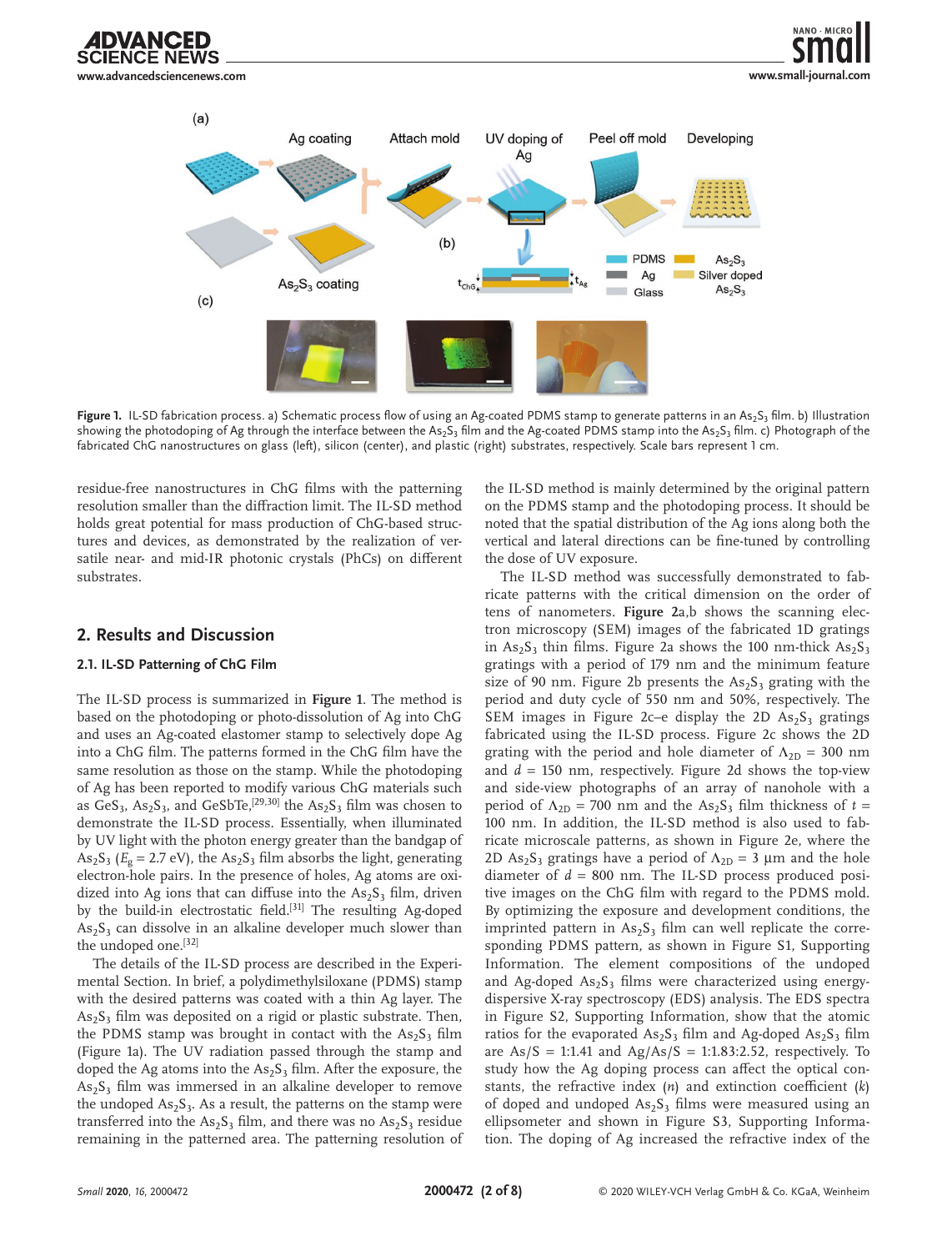**www.advancedsciencenews.com**

DVANCED





Figure 2. SEM images of the fabricated 1D and 2D ChG gratings. a) 1D ChG grating with the grating period and line width of 179 and 90 nm, respectively. b) 1D ChG grating with the grating period and line width of 550 and 275 nm, respectively. c) 2D array of nanoholes with a period of 300 nm and a hole diameter of 150 nm. d) Top view (left) and a cross-sectional view (right) of a 2D nanoholes array with the period and hole diameter of 700 and 300 nm, respectively. e) Top view (left) and a cross-sectional view (right) of the 2D array of micro discs. The array period and disc diameters are 3 and 1.5 µm, respectively. Scale bars: 500 nm.

ChG film, but the extinction coefficients remained negligible in the near-IR wavelength range.

## **2.2. Pattern Transferring from IL-SD-Formed ChG Film to the Substrate**

For most existing nanoimprint lithography methods, after the imprint process, there remains a well-known residue layer of imprint resist in the patterned area on the substrate.<sup>[18]</sup> Before the patterns in the imprint resist can be transferred into the substrate through etching, additional efforts are needed to remove the residue layer; however, the residue layer is often so nonuniform across the substrate that complete removal of the residue layer is challenging in term of time control and etching selectivity. In contrast, the IL-SD method provides the ChG film-based etching mask that is free of the residue layer, and the substrate under the ChG mask can be etched immediately after the development step.

Here, as a demonstration, the patterned  $\text{As}_2\text{S}_3$  film shown in Figure 2d was used as the etching mask to transfer the 2D array pattern into the thermal oxide  $(SiO<sub>2</sub>)$  layer on a silicon wafer. The oxide layer was etched using a 10:1 buffered oxide etchant (BOE) solution for 30 s. The  $As_2S_3$  film has a high resistance to the BOE solution. **Figure 3**a,b shows the prospective and side-view SEM images of the etched sample before the  $As_2S_3$ etching mask was removed. Because of the isotropic BOE etch of  $SiO<sub>2</sub>$ , the transferred nanoholes in the oxide layer exhibit lateral undercut, leading to the 300 nm hole diameter, compared to the 200 nm hole diameter of the  $As_2S_3$  mask. The  $As_2S_3$ layer was then stripped using ammonia hydroxide for 3 min. Figure 3c is the SEM image of the 2D array of nanoholes in  $SiO<sub>2</sub>$  after the removal of the  $As<sub>2</sub>S<sub>3</sub>$  layer. Therefore, the IL-SD patterned ChG film can serve as an etching mask to pattern the underlying substrate by choosing an appropriate etchant solution that has a high selectivity to the substrate compared to the ChG mask. Interestingly, the patterned film of  $As_2S_3$  can be peeled entirely from the substrate with sufficient undercuts of the oxide, as shown in Figure 3d.

## **2.3. ChG-Based PhCs Fabricated Using IL-SD**

### *2.3.1. Near-IR Planar PhC*

To date, PhC devices, such as PhC waveguides, cavities, and filters, have been successfully demonstrated using undoped ChG materials.<sup>[33-37]</sup> This section shows that the Ag-doped  $As_2S_3$ PhCs can be formed using the IL-SD method and can support optical resonances, such as Fano resonance, over a broad wavelength range. The guided-mode Fano resonances have been previously reported using PhC slab structures with narrowband reflection or transmission signatures.<sup>[38]</sup> The subwavelength PhC structure can couple light at a particular wavelength and angle of incidence to a leaky guided mode supported by the grating waveguide. The interference of the guided mode and a Fabry–Pérot mode supported by the PhC thin film results in the reflection with an asymmetric Fano lineshape.<sup>[39]</sup> The underlying principle of the Fano resonance associated with the PhC structure was explained in detail by Liu et al.<sup>[40]</sup> To design the ChG-based PhC structure for a desired Fano resonance feature, the rigorous coupled-wave analysis (RCWA) was used to model light transmission through 2D ChG gratings. Based on the RCWA simulation result, the 2D grating pattern with the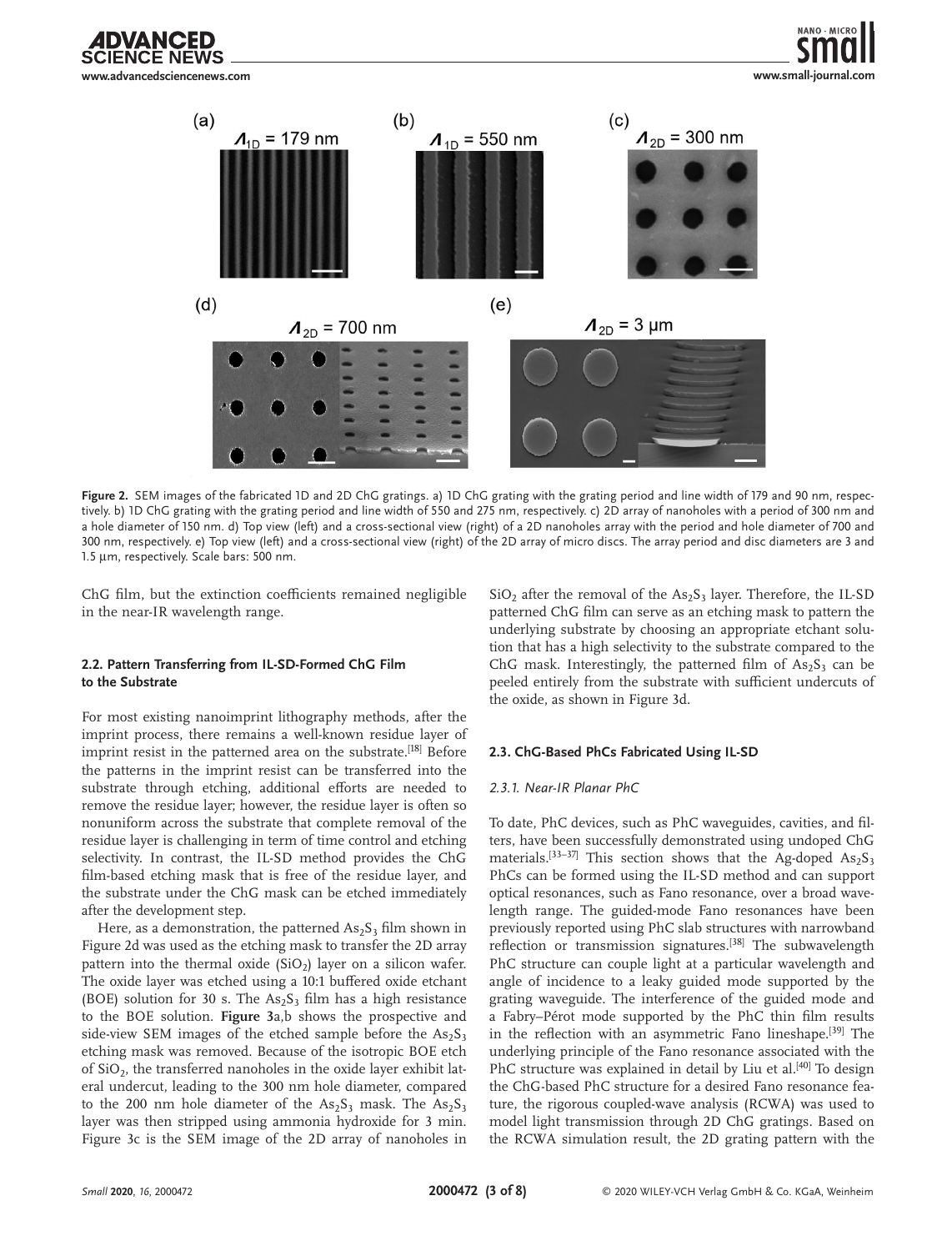

Figure 3. SEM images of using a ChG-based mask to transfer patterns from the ChG film to the substrate beneath it. a) Prospective and b) crosssectional view of the ChG-SiO<sub>2</sub>-Si structure after a 10 s over-etching. c) Top view of the SiO<sub>2</sub> pattern after removal of ChG. Scale bars represent 500 nm in (a–c) and  $3 \mu m$  in (d).

period  $\Lambda_{2D}$  = 700 nm, depth *t* = 100 nm, and duty cycle  $\eta$  = 50% was chosen to obtain Fano resonances in the near-IR wavelength range.

The transmission characteristics of the fabricated PhCs were characterized using the optical setup shown in **Figure 4**a. Figure 4b compares the measured and simulated transmission spectra *T*( $\lambda$ ) under the normal incidence of light ( $\theta_i = 0^\circ$ ). The resonance feature in the transmittance was found to follow the asymmetric Fano lineshape. The measured spectrum was fitted using a Lorentzian function, based on which the Fano parameter of  $q = 1$  and the resonance wavelength of  $\lambda$ <sub>r</sub> = 1100 nm were obtained. The optical resonance implies an enhanced and confined local field around the PhC slab. Figure 4c shows the spatial distribution of the simulated electric field at the cross section of the PhC slab. The resonance phenomenon at  $\lambda_r = 1100$  nm can result in nearly one order magnitude higher electric field compared to the incidence.

The resonance signatures vary with the changing angle of incidence. The photonic band diagram of the PhC was obtained by measuring its transmittance as a function of incidence angle *θ*i . Figure 4d shows the measured band diagram with the incidence angle from  $\theta_i = 0^\circ$  to 10° over the wavelength range from  $λ = 900$  to 1300 nm.

NANO, MICRO

### *2.3.2. Mid-IR Flexible PhC*

In addition to high mechanical flexibility, another attractive feature of the materials is their low material loss in the mid-IR wavelength range. The IL-SD method can be exploited to form mid-IR flexible PhCs inexpensively. As an example, the periodic microstructure was fabricated on a 180 µm-thick flexible acetate substrate that is transparent in the mid-IR wavelength range from 4 to 5 µm. Fourier transform infrared (FTIR) spectrometry



Figure 4. Optical characterization of the Ag-doped As<sub>2</sub>S<sub>3</sub> PhC slab. a) Schematic of the near-IR transmission measurement setup, where F1 and F2 represent multimode optical fibers, and C1 and C2 are the collimation lens. b) Simulated and measured transmission spectra of the ChG-based PhC with  $\Lambda_{2D}$  = 700 nm. c) Calculated near-field distributions within one period of the 2D grating at  $\lambda_r$  = 1100 nm. The  $E_x$  and  $E_y$  profiles are shown by the top and bottom plots, respectively. d) Simulated and measured transmittance as a function of incidence angle.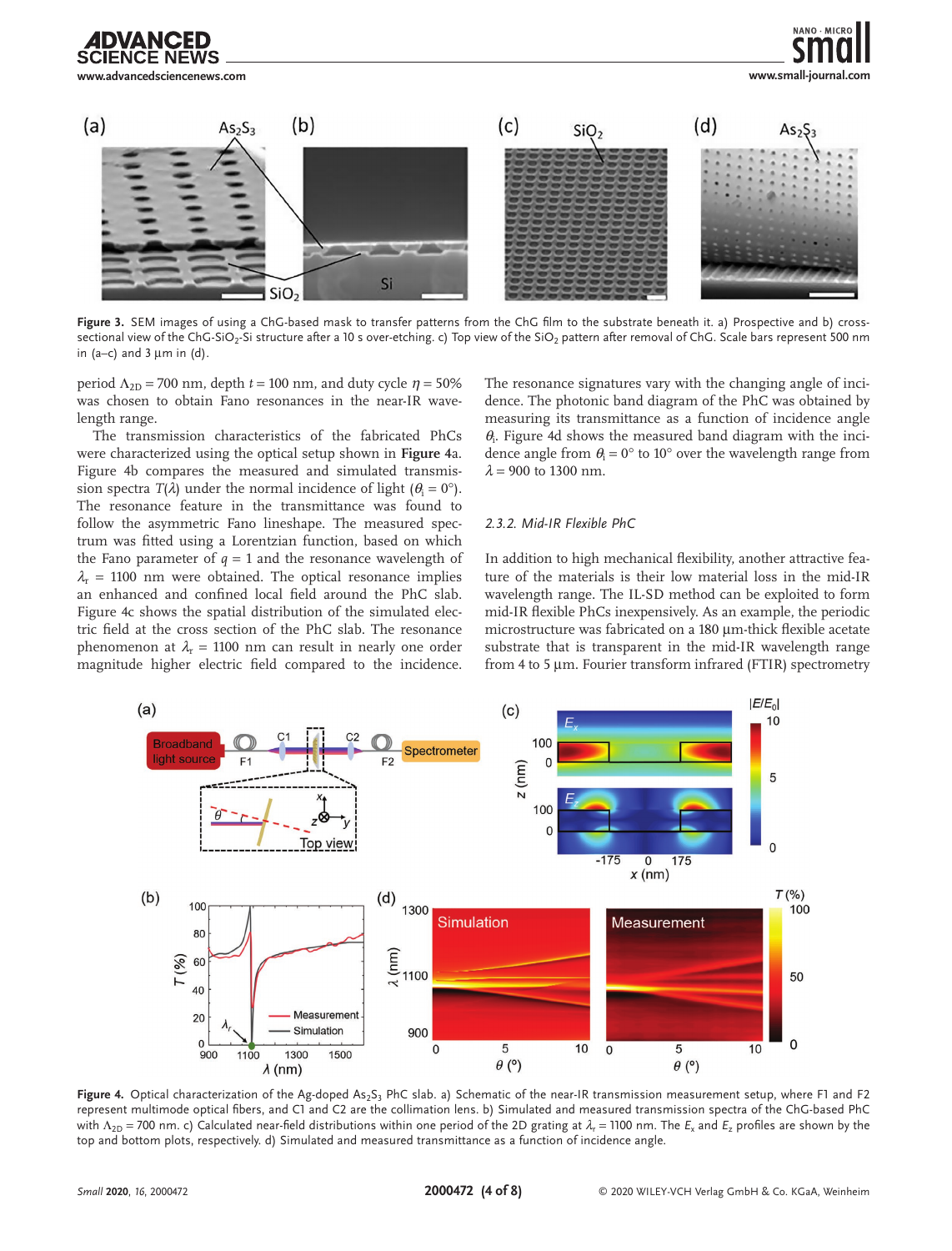ANCED **www.advancedsciencenews.com**





**Figure 5.** Characterization of the mid-IR flexible ChG PhC. a) Schematic of the mid-IR transmission measurement setup using an FTIR spectrometer. b) Photography of the ChG PhC on a plastic substrate that is bent to the radius of curvature of 35 mm. c) Top view (left) and a cross-sectional view (right) of the mid-IR ChG PhC that has the period, hole diameter, and film thickness of 3 µm, 500 nm, and 300 nm, respectively. d) Measured transmission spectra of the ChG PhC before and after being bent.

(**Figure 5**a) was used to characterize the transmittance of the mid-IR PhC slab formed on the acetate substrate (Figure 5b). The SEM images in (Figure 5c) show the top and cross-sectional views of the PhC with the period of  $\Lambda_{2D} = 3 \mu m$  and the hole diameter of 800 nm fabricated on the acetate substrate. When the angle of incidence was set to 0°, the PhC resonance appeared in mid-IR with the resonance peak at 4650 nm as shown by the black curve in Figure 5d. The flexible ChG PhC can be bent to obtain a 35 mm-radius curvature (Figure 5b). Due to the bending, the incident angle increased with regard to the sample surface. The off-normal incidence resulted in two resonances, which were split from the 4650 nm resonance for the normal incidence case. The shift of Fano resonances as a function of incidence angle agrees with the photonic band diagram shown in Figure 4d.

#### **2.4. Tuning the Optical Resonance of PhC through Size Control**

Further, the IL-SD method can enable a flexible method to control the final size of the patterns formed in the ChG film, even though the PDMS stamp contains fixed patterns. The rationale is that the spatial distribution of Ag in the ChG film can be precisely controlled during the doping. The controlled Ag atoms diffusions along both vertical and lateral directions allow us to manage the distribution of Ag in the ChG film, thus tune the final size of the ChG patterns after the development.

As a demonstration, the IL-SD process was applied to transfer the 700 nm-period 2D grating pattern into a 100 nmthick  $As_2S_3$  film at four different UV exposure doses. Under the UV power density of 80  $\mu$ W mm<sup>-2</sup>, the vertical Ag doping in the As<sub>2</sub>S<sub>3</sub> film completed after ≈200 s, which corresponded to a vertical Ag diffusion rate of  $0.5$  nm  $s^{-1}$ . Afterward, if the UV exposure continues, the Ag ions mainly diffuse in the lateral direction as illustrated in **Figure 6**a. As a result, excessive UV exposure can be exploited to fine-tune the grating duty cycle. Figure 6b shows the SEM images of the  $As_2S_3$  PhCs fabricated with four different UV doses at 24, 36, 48, and 60 mJ  $mm^{-2}$ . The increase of the UV dose results in reducing the nanohole diameter from 300 to 50 nm. Based on the change of the hole diameter, the lateral diffusion rate of 0.2  $\text{nm s}^{-1}$  was calculated. The transmission spectra of the four nanohole arrays with the hole diameters of 50, 180, 210, and 300 nm are plotted in Figure 6c,d. Both the RCWA simulation and measurement results show that the Fano resonance characteristics of the PhC slabs can be tuned with the final diameter of the nanohole. With increasing hole diameter, the effective refractive index of the PhC slab increases, and consequently, the resonance wavelength shifted towards a longer wavelength. Also, as the hole diameter was shrunk, the coupling efficiency between the Fano resonance mode and free space propagation mode reduced. As a result, the  $As_2S_3$  PhC with a smaller nanohole exhibited a sharper resonance and the corresponding quality factor increases from 54.5 to 524.4. It is worth noting that the resonance feature of the PhC structure can be affected by other geometric and material properties, such as the grating period, ChG thickness, and substrate material. However, these properties are usually set during the design stage and cannot be changed during a lithography or imprint process. In contrast, the IL-SD method makes it possible to tune the PhC resonance.

## **3. Conclusion**

This article reports a new nanolithography approach that integrates the UV light-controlled Ag doping method with the imprint lithography to pattern ChG films. The approach uses the Ag-coated PDMS stamp to selectively transfer Ag into the ChG film during UV exposure. The undoped ChG region can be subsequently removed via wet etching. Using the approach, we have fabricated various1D and 2D gratings in  $As_2S_3$  film with the feature size as small as 50 nm, and have demonstrated that the patterned  $As_2S_3film$  can be used as an etching mask to transfer the nanohole arrays from the patterned to the oxide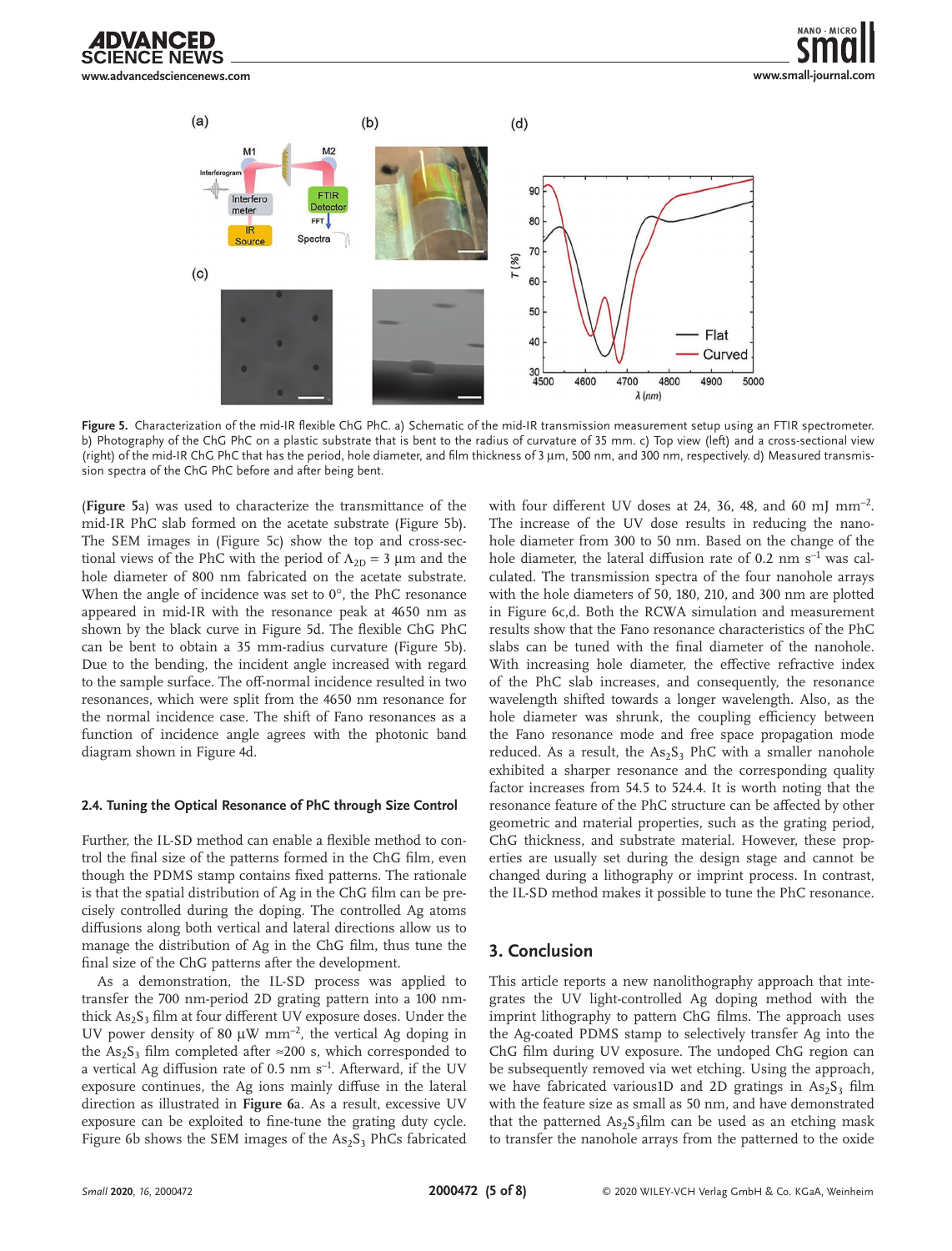

 $(a)$ 

 $(c)$ 



 $900$  $1000$ 

Figure 6. Tuning the pattern size and the optical resonance of the As<sub>2</sub>S<sub>3</sub> PhC via controlled lateral diffusion of Ag. a) Schematic of the lateral diffusion during the photodoping of Ag. b) SEM images of 2D nanohole arrays with the hole diameter ranging from 300 to 50 nm. These patterns are formed based on a single PDMS stamp. Scale bars represent 500 nm. c) Simulated and d) measured transmission spectra of the obtained 2D nanohole arrays shown in (b).

substrate using wet etching. There was no residue layer found in the patterned region on the substrate and it is possible to transfer the patterns into the substrate without an additional etching process. Because ChG is generally stable in fluorine plasma, the patterned ChG film is useful as an etching mask for dry etching the substrate material underneath the ChG. We have successfully employed the IL-SD method to develop  $\text{As}_2\text{S}_3$ based planar near-IR and flexible mid-IR PhC slabs that exhibit strong Fano resonances. Furthermore, we demonstrated the ability of the IL-SD process to modulate the spatial distribution of Ag inside the ChG film, thus tune the final size of the patterns in the ChG film, without using different PDMS stamps.

 $_{900}^{0}$ 

 $\frac{1}{1000}$ 1100  $\lambda$  (nm)

1200 1300 1400 1500 1600

Besides the new ability to produce nanostructures in ChG materials with low cost and high throughput over a large area, the IL-SD approach represents a simple but effective residuefree solution to nanoimprint lithography. This method provides not only a 50 nm minimum feature size in the  $As_2S_3$ film but also surpasses many conventional nanoimprint lithography techniques that leave a residue layer in the resist after imprinting a UV-sensitive polymer or hot embossing thermoplastic polymer. Consequently, the formed  $As_2S_3$  patterns can be transferred into the supporting substrate without any additional etch-back process.

We envision that the IL-SD approach could also be adopted by the existing nanoimprint lithography tools, such as Canon's S-FIL and EVG's SmartNIL systems, by simply coating a thin Ag layer on a template and using a ChG film as the solid-state imprint resist.<sup>[41,42]</sup> The use of a dedicated nanoimprint tool can benefit the contact between the PDMS stamp and ChG samples by reducing trapped air bubbles and other defects. We note that the IL-SD approach has room for further improvement. For example, the lateral diffusion of Ag ions needs to be a better controller to enhance the pattern anisotropy. Also, while the PDMS stamp can be reused, there is a need to deposit Ag again on the surface of the stamp, which will increase the fabrication

cost. The future work will be focused on testing various potential mold materials to realize selective Ag doping of ChG films with high aspect ratios and exploring various ChG-based IR optics for their applications in biochemical sensing and optical communication.

## **4. Experimental Section**

 $\frac{1}{1200}$ 1300

 $\lambda$  (nm)

1100

1400 1500 1600

*IL-SD Fabrication Process*: The PDMS stamps used in this work were produced by replicating silicon master wafers that carry the negative profiles of the desired patterns. The silicon master wafers were fabricated using electron-beam lithography or UV lithography followed by reactive ion etching. The 10 nm-thick Ag layer was deposited on the PDMS stamp using an electron beam evaporator (BJD-1800, Temescal). The  $As_2S_3$  films were evaporated on the glass and plastic substrates using the same evaporator. The thickness, refractive index, and extinction coefficient of the coated  $As_2S_3$  film were measured using an ellipsometer (alpha-SE, J.A. Woollam Co.). During the IL-SD process, the PDMS stamp was carefully attached to and held against the ChG film by its own gravity. To dope Ag, the PDMS-covered  $As_2S_3$  sample was illuminated under the 365 nm UV light ( $P = 40$  W, Dymax). When the target exposure dose was reached, the PDMS stamp was removed and the doped  $As_2S_3$  sample was dipped in a developer (MIF-300, Integrated Micro Materials). The development time was controlled to dissolve the undoped region while keeping the Ag-doped region.

*Electromagnetic Simulation*: The RCWA simulations were performed using a commercial modeling tool (DiffractMOD, Synopsys). The simulation domain included only one period of the 2D ChG structures with the periodic boundary conditions to truncate the 2D grating at the *x*-axis and *y*-axis (Figure 4a). The refractive index (*n*(*λ*)) and extinction coefficient  $(k(\lambda))$  of As<sub>2</sub>S<sub>3</sub> film were interpolated using the results obtained from the ellipsometry measurement. The incidence of planewave was linearly polarized along the *x*-axis. The transmission spectra were calculated in the wavelength range of 900–1600 nm. At the resonance wavelength, the electric field  $(E_x$  and  $E_z$ ) distributions in the simulation domain were calculated.

*Near- and Mid-IR Transmission Measurements*: The near-IR transmission measurements were carried out using a home-built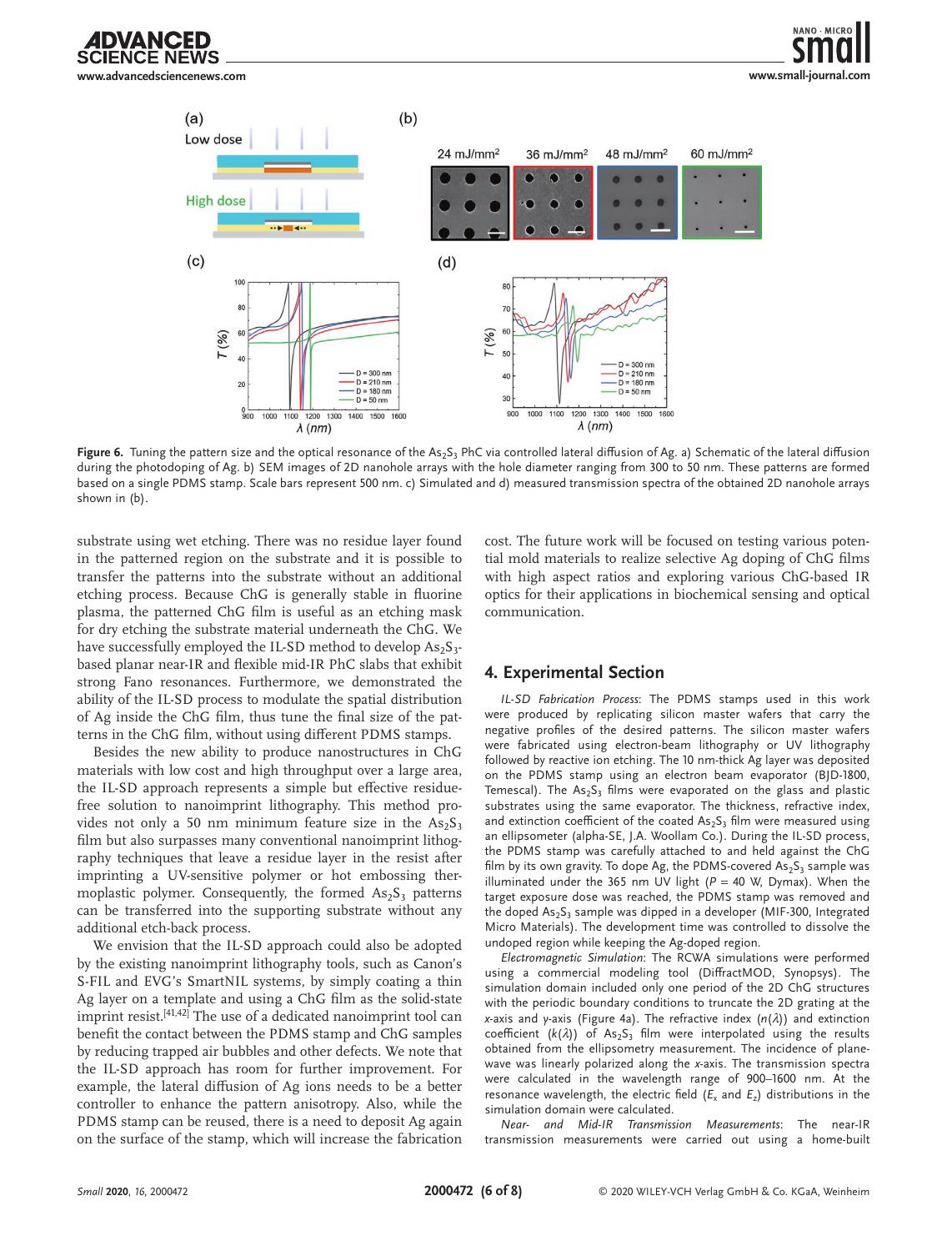

**www.advancedsciencenews.com**

setup. The setup used a fiber-coupled broadband light source (Luxtec Fiberoptics) as the excitation. The excitation light was collimated using a fiber tip collimator (F240SMA, Thorlabs). The ChG PhC sample under test was mounted on a rotation stage. The transmitted light was coupled into a collection fiber and analyzed using a near-IR spectrometer (EPP 2000, StellarNet). The reference spectrum was taken by measuring the transmission of an un-patterned  $As_2S_3$  sample. The reference spectrum was used to calculate the transmission coefficients. To investigate how the transmittance changed versus  $\theta_{\text{i}}$ , the sample transmission spectra were recorded when the angle of incidence was tuned from 0° to 10° with the increment of 0.5°. The photonic band diagram was generated by plotting the sample transmission as a function of  $\theta_{\text{i}}$  using MATLAB. The mid-IR transmission was characterized using an FTIR spectrometer (FTS 7000 DigiLab).

## **Supporting Information**

Supporting Information is available from the Wiley Online Library or from the author.

## **Acknowledgements**

This research was supported by the National Science Foundation through the grant numbers ECCS-1711839 and ECCS-1653673. Any opinions, findings, and conclusions or recommendations expressed in this material are solely the responsibility of the authors and do not necessarily represent the official views of the National Science Foundation.

## **Conflict of Interest**

The authors declare no conflict of interest.

## **Keywords**

chalcogenides, imprint lithography, infrared optics, photonic crystals

Received: January 23, 2020 Revised: March 1, 2020 Published online: April 20, 2020

- [1] D. Lezal, J. Pedlikova, J. Zavadil, *J. Optoelectron. Adv. Mater.* **2004**, *6*, 133.
- [2] A. Faraon, D. Englund, D. Bulla, B. Luther-Davies, B. J. Eggleton, N. Stoltz, P. Petroff, J. Vučković, *Appl. Phys. Lett.* **2008**, *92*, 043123.
- [3] B. J. Eggleton, B. Luther-Davies, K. Richardson, *Nat. Photonics* **2011**, *5*, 141.
- [4] H. T. Lin, Y. Song, Y. Z. Huang, D. Kita, K. Q. Wang, L. Li, J. Y. Li, H. Y. Zheng, Z. Q. Luo, S. Novak, C. C. Huang, D. Hewak, K. Richardson, J. Kong, J. J. Hu, *Conf. Lasers Electro-Opt. Eur.* **2017**, p. 798.
- [5] J. L. Adam, L. Calvez, J. Troles, V. Nazabal, *Int. J. Appl. Glass Sci.* **2015**, *6*, 287.
- [6] N. P. Eisenberg, M. Manevich, M. Klebanov, V. Lyubin, S. Shtutina, *J. Non-Cryst. Solids* **1996**, *198–200*, 766.
- [7] Z. Q. Tang, V. S. Shiryaev, D. Furniss, L. Sojka, S. Sujecki, T. M. Benson, A. B. Seddon, M. F. Churbanov, *Opt. Mater. Express* **2015**, *5*, 1722.
- [8] T. Kleine, R. Glass, R. Norwood, J. Pyun, *Abstr. Pap. Am. Chem. Soc.* **2019**, *37*, 141.



- [9] L. J. Liu, H. A. Khan, J. J. Li, A. C. Hillier, M. Lu, *Nanotechnology* **2016**, 27, 295301.
- [10] C. R. Petersen, N. Prtljaga, M. Farries, J. Ward, B. Napier, G. R. Lloyd, J. Nallala, N. Stone, O. Bang, *Opt. Lett.* **2018**, *43*, 999.
- [11] G. Lenz, J. Zimmermann, T. Katsufuji, M. E. Lines, H. Y. Hwang, S. Spalter, R. E. Slusher, S. W. Cheong, J. S. Sanghera, I. D. Aggarwal, *Opt. Lett.* **2000**, *25*, 254.
- [12] A. Lorinczi, M. Popescu, F. Sava, A. Velea, I. D. Simandan, *Phys. Status Solidi C* **2011**, *8*, 2617.
- [13] A. Kovalskiy, J. Cech, M. Vlcek, C. M. Waits, M. Dubey, W. R. Heffner, H. Jain, *J. Micro/Nanolithogr., MEMS, MOEMS* **2009**, *8*, 043012.
- [14] G. C. Chern, I. Lauks, *J. Appl. Phys.* **1982**, *53*, 6979.
- [15] R. Elghrandi, J. Calas, G. Galibert, M. Averous, *Thin Solid Films* **1992**, *218*, 259.
- [16] S. H. Ahn, L. J. Guo, *ACS Nano* **2009**, *3*, 2304.
- [17] S. Y. Chou, P. R. Krauss, W. Zhang, L. Guo, L. Zhuang, *J. Vac. Sci. Technol. B* **1997**, *15*, 2897.
- [18] S. Y. Chou, P. R. Krauss, P. J. Renstrom, *J. Vac. Sci. Technol., B: Microelectron. Nanometer Struct.—Process., Meas., Phenom.* **1996**, *14*, 4129.
- [19] C. R. Petersen, M. B. Lotz, G. Woyessa, A. N. Ghosh, T. Sylvestre, L. Brilland, J. Troles, M. H. Jakobsen, R. Taboryski, O. Bang, *Opt. Lett.* **2019**, *44*, 5505.
- [20] A. Pandey, S. Tzadka, D. Yehuda, M. Schvartzman, *Soft Matter* **2019**, *15*, 2897.
- [21] M. R. Lotz, C. R. Petersen, C. Markos, O. Bang, M. H. Jakobsen, R. Taboryski, *Optica* **2018**, *5*, 557.
- [22] D. Yehuda, E. Kassis, S. Joseph, M. Schvartzman, *J. Vac. Sci. Technol., B* **2018**, *36*, 031602.
- [23] N. Ostrovsky, D. Yehuda, S. Tzadka, E. Kassis, S. Joseph, M. Schvartzman, *Adv. Opt. Mater.* **2019**, *7*, 1900652.
- [24] J. Orava, T. Kohoutek, A. L. Greer, H. Fudouzi, *Opt. Mater. Express* **2011**, *1*, 796.
- [25] M. Solmaz, H. Park, C. K. Madsen, X. Cheng, *J. Vac. Sci. Technol., B: Microelectron. Nanometer Struct.—Process., Meas., Phenom.* **2008**, *26*, 606.
- [26] S. Danto, E. Koontz, Y. Zou, T. O. Ogbuu, B. Gleason, P. Wachtel, J. D. Musgraves, J. J. Hu, K. Richardson, *Proc. SPIE* **2013**, *8884*, 88841T.
- [27] Y. Zou, D. N. Zhang, H. T. Lin, L. Li, L. Moreel, J. Zhou, Q. Y. Du, O. Ogbuu, S. Danto, J. D. Musgraves, K. Richardson, K. D. Dobson, R. Birkmire, J. J. Hu, *Adv. Opt. Mater.* **2014**, *2*, 478.
- [28] T. Han, S. Madden, D. Bulla, B. Luther-Davies, *Opt. Express* **2010**, *18*, 19286.
- [29] P. Singh, A. P. Singh, J. Sharma, A. Kumar, M. Mishra, G. Gupta, A. Thakur, *Phys. Rev. Appl.* **2018**, *10*, 054070.
- [30] M. Mitkova, M. N. Kozicki, *J. Phys. Chem. Solids* **2007**, *68*, 866.
- [31] P. Khan, Y. S. Xu, W. Leon, K. V. Adarsh, D. Vezenov, I. Biaggio, H. Jain, *J. Non-Cryst. Solids* **2018**, *500*, 468.
- [32] B. Singh, S. P. Beaumont, P. G. Bower, C. D. W. Wilkinson, *Appl. Phys. Lett.* **1982**, *41*, 889.
- [33] M. W. Lee, C. Grillet, C. L. C. Smith, S. Tomijenovic-Hanic, D. J. Moss, B. J. Eggleton, D. Freeman, B. Luther-Davies, S. Madden, A. Rode, Y. Ruan, Y. H. Lee, *Opt. Express* **2007**, *15*, 1277.
- [34] J. Fatome, C. Fortier, T. N. Nguyen, T. Chartier, F. Smektala, K. Messaad, B. Kibler, S. Pitois, G. Gadret, C. Finot, J. Troles, F. Desevedavy, P. Houizot, G. Renversez, L. Brilland, N. Traynor, *J. Lightwave Technol.* **2009**, *27*, 1707.
- [35] C. Grillet, D. Freeman, B. Luther-Davies, S. Madden, R. McPhedran, D. J. Moss, M. J. Steel, B. J. Eggleton, *Opt. Express* **2006**, *14*, 369.
- [36] A. Faraon, D. Englund, D. Bulla, B. Luther-Davies, B. J. Eggleton, N. Stoltz, P. Petroff, J. Vuckovic, *Appl. Phys. Lett.* **2008**, *92*, 043123.
- [37] Y. L. Ruan, M. K. Kim, Y. H. Lee, B. Luther-Davies, A. Rode, *Appl. Phys. Lett.* **2007**, *90*, 071102.
- [38] A. E. Miroshnichenko, S. Flach, Y. S. Kivshar, *Rev. Mod. Phys.* **2010**, *82*, 2257.